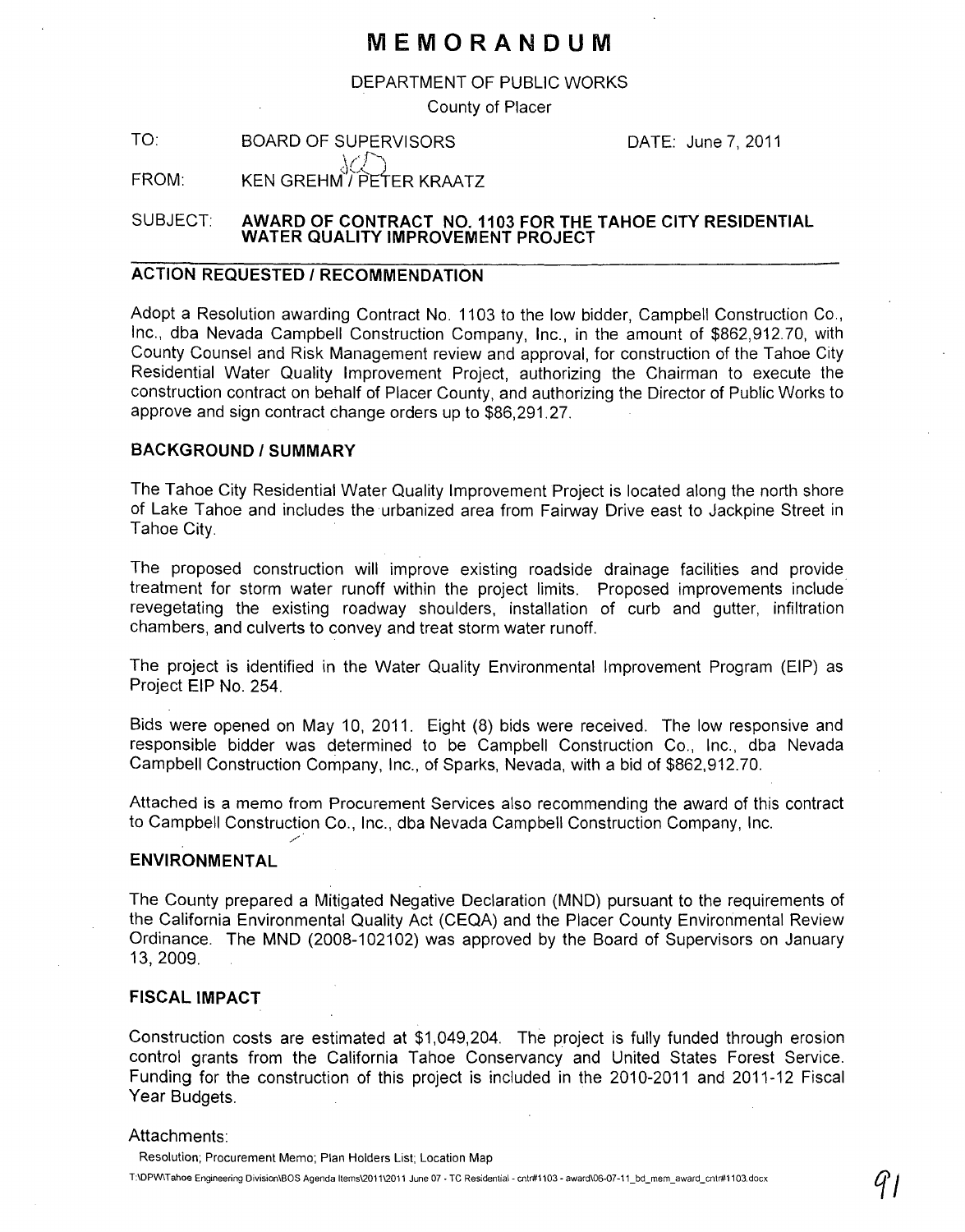# **Before** the Board **of Supervisors County of Placer, State of California**

In the matter of: A RESOLUTION APPROVING AND AUTHORIZING THE CHAIRMAN TO EXECUTE CONSTRUCTION CONTRACT NO. 1103 BETWEEN PLACER COUNTY AND CAMPBELL CONSTRUCTION CO., INC., DBA NEVADA CAMPBELL CONSTRUCTION COMPANY, INC., FOR THE TAHOE CITY WATER QUALITY IMPROVEMENT PROJECT AND AUTHORIZING THE DIRECTOR OF PUBLIC WORKS TO APPROVE AND SIGN CHANGE ORDERS

Resol. No:.

Ord. No: ................... .

First Reading: ....................... .

The following RESOLUTION was duly passed by the Board of Supervisors

of the County of Placer at a regular meeting held \_\_\_\_\_\_\_\_\_\_\_\_\_\_\_\_\_\_\_\_\_\_\_\_\_\_\_\_\_\_\_

by the following vote on roll call:

Ayes:

Noes:

Absent:

Signed and approved by me after its passage.

Chairman, Board Of Supervisors

Attest: Clerk of said Board

BE IT HEREBY RESOLVED by the Board of Supervisors of the County of Placer, State of California, that this Board approves and authorizes the Chairman to execute Construction Contract No. 1103 with Campbell Construction Co., Inc., dba Nevada Campbell Construction Company, Inc., for the construction of the Tahoe City Residential Water Quality Improvement Project in the amount of \$862,912.70 and authorizes the Director of Public Works to approve and sign change orders up to \$86,291.27.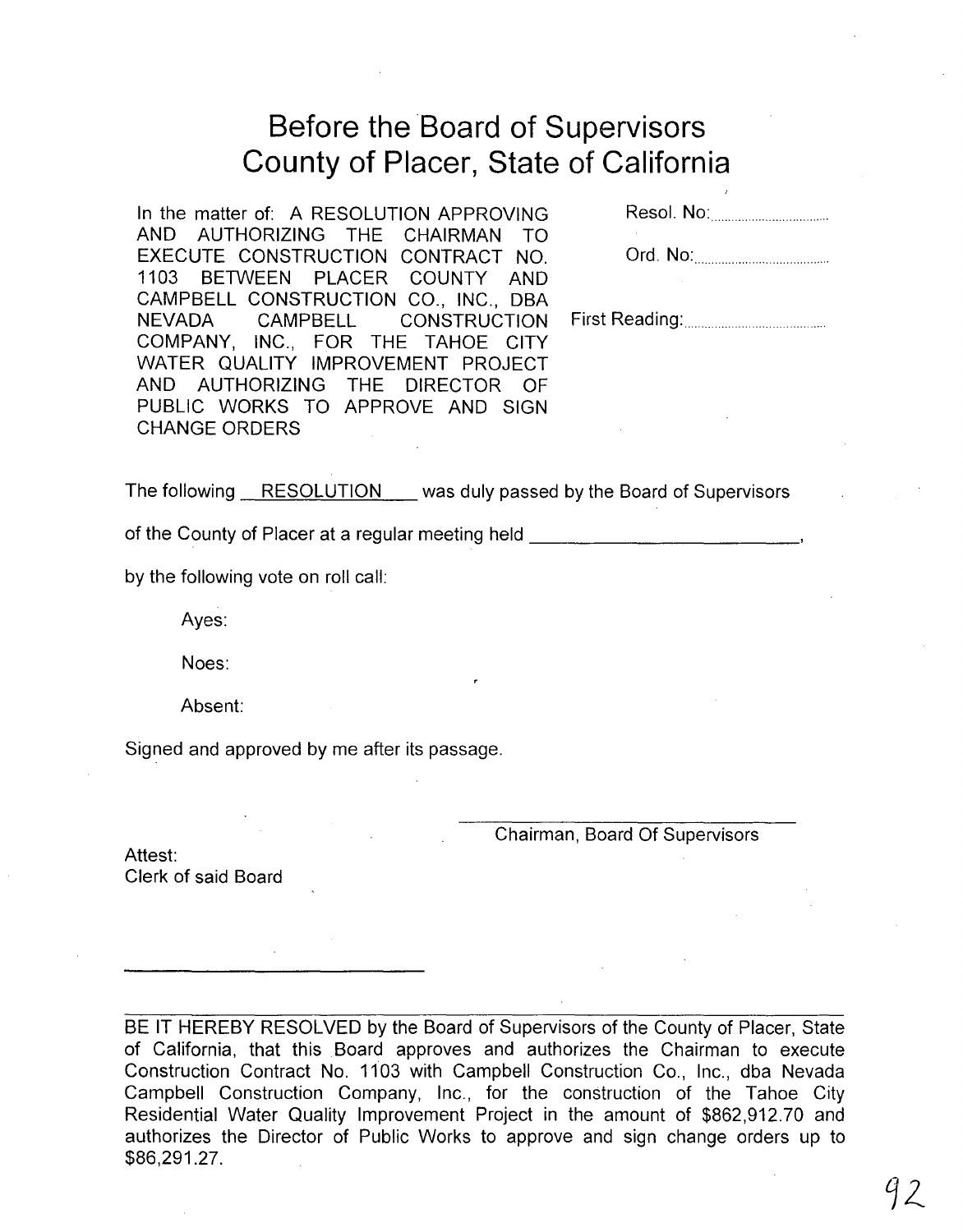### MEMORANDUM

DEPARTMENT OF PUBLIC WORKS County of Placer

TO: KEN GREHM, DIRECTOR DATE: MAY 12, 2011

FROM: JIM BOGGAN, PURCHASING MANAGER  $Q_{in}$ 1399441

SUBJECT: RECOMMENDATION TO AWARD BID NO. 9264P, TAHOE CITY RESIDENTIAL WATER QUALITY IMPROVEMENT PROJECT, CONTRACT NO. 1103

The subject project was advertised in accordance with the Public Contract Code and plans and specifications were sold to seventeen (17) prospective bidders

|    | <b>CONTRACTOR</b>                          | <b>BASE BID</b>  |
|----|--------------------------------------------|------------------|
|    | Campbell Construction Co., Inc., dba       |                  |
|    | Nevada Campbell Construction Company, Inc. | 862,912.70<br>\$ |
| 2. | AM-X Construction and Excavation, Inc.     | 865,555.00       |
| 3. | Burdick Excavating Co., Inc.               | 909,988.00       |
| 4. | White Rock Construction, Inc.              | 978,800.75       |
| 5. | Aspen Developers Corp.                     | 1,028,623.75     |
| 6. | KAT Construction, Inc.                     | 1,069,165.00     |
|    | Gerhardt and Berry Construction, Inc.      | 1,088,577.45     |
| 8. | West Coast Contractors of Nevada, Inc.     | 1,171,157.20     |

If there are sufficient funds available and if the bidder's license is adequate and in good standing, Procurement Services would concur in recommending an award to Campbell Construction Co., Inc., dba Nevada Campbell Construction Co., Inc., of Sparks, Nevada, in the amount of \$862,912.70

Attachments: Plan Holder's List Bid Summary List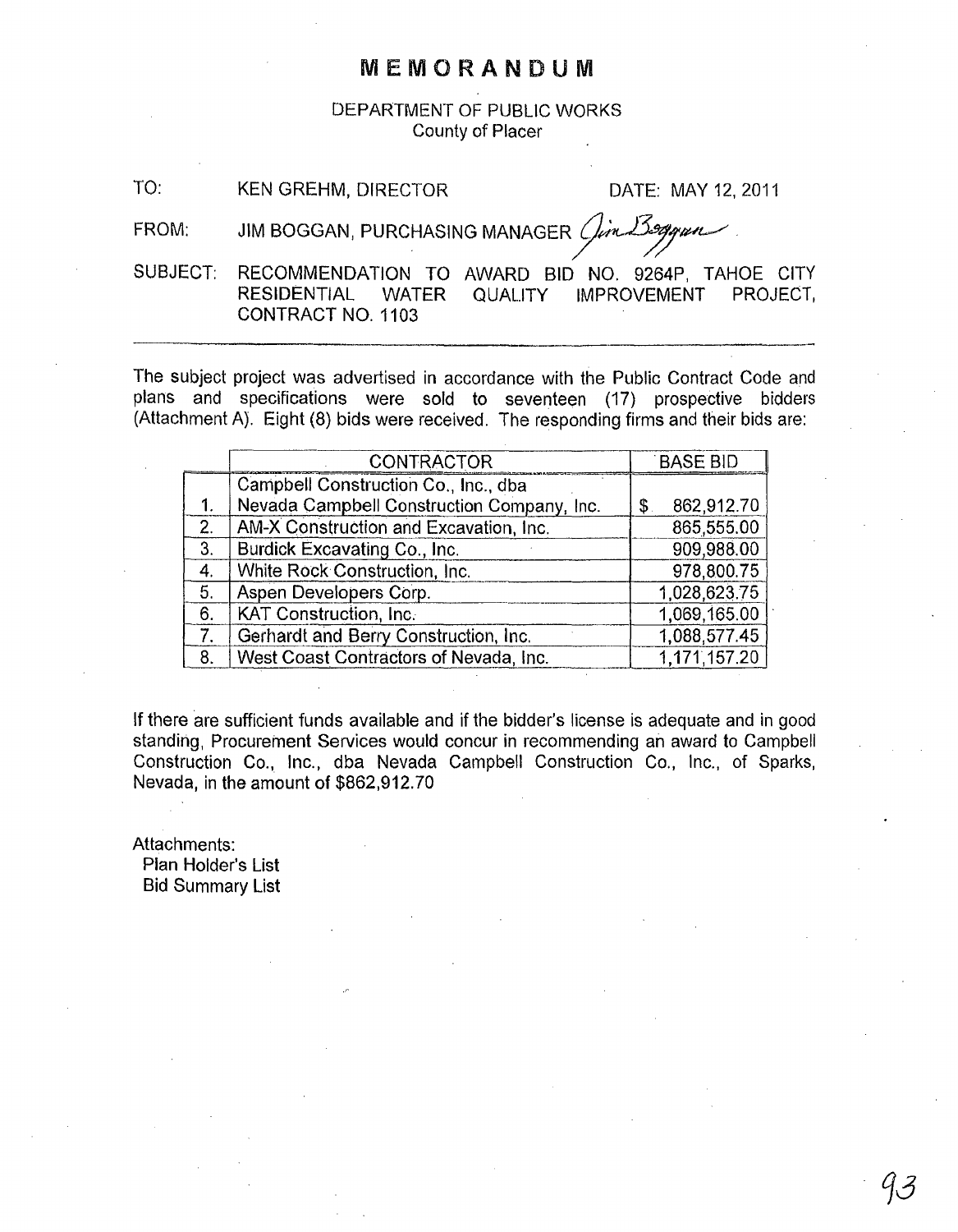PLAN HOLDERS LIST Tahoe City Residential WQIP Bid Opening Date: 5/10/11

#1 File Copy 530/889-7776 Placer County Procurement 2964 Richardson Drive . Auburn CA 95603

#5 NJC 916/442·8991 Sacramento Builders Exchange 1331 T Street Sacramento CA 95814

#8 NlC 530/274-1919 Nevada County Contractors Assn 149 Crown Point Ct Grass Valley CA 95945

#11 3/21/11 9251680-8660 R.J. Gordon Construct 2085 Monument Blvd Pleasant Hill CA 94523

#14 3/24/11 7751267-6800 Herback General Engrg LLC 2531 Nowlin Road Minden NV 89423-8903

#17 3/29/11 530/365-9652 Dunton Construction Company 19802 Ox Yoke Road Anderson CA 96007

#20,#21 4116/11 7751747-7774 W.C.C.C. of NV Inc 7785 White Fir Street Reno NV 89523

#24 4/12/11 530/587-3310 Aspen Developers 40169 Truckee Airport Rd Truckee CA 96161

#27 4/25/11 9161847-5100 **Contech** 5714 Byron Ct Rocklin CA 95765

Refundable No

Placer County Project: 1103

#2, #3 NJC 530/889-3953 Placer County Contractors Assn 231 Cherry Ave Ste 101 Auburn CA 95603

#e NlC 9161782-4762 Sacramento Builders Exchange 151 N Sunrise Ave Ste 511 Roseville CA 95661

#9 N/C 916/486~7700 **SHCC** 1491 Riverpark Dr Ste 101 Sacramento CA 95815

#12 3/22111 775/677-9111 Campbell Construction 36 Glen Carran Circle Sparks NV 89431

#15 3/25/11 775/297-4566 Burdick. Excavating 5 Brown Drive Mound House NV 89706

#18 3/30/11 7751355-0420 Sierra Nevada Construction PO Box 50760 Sparks NV 89435

#22 417/11 775/353-0231 Western NV Supply Co. 950 South Rock Blvd Sparks NV 89431

#25 4/15/11 530/577-0558 Don Garcia EXCPAVE 2020 E Street South lake Tahoe CA 96150

#28 5/2111 916/977-0333 KAT Construction PO Box 214265 Sacramento CA 95821

Job Walk: None.

Addenda issued: 3

#4 N/C 916/419-2287 McGraw-Hili Construction 4020 lennane Dr Ste 104 Sacramento CA 95834

#7 NlC 530/672-2955 EI Dorado Builders Exchange 3430 Robin In Ste 7 Cameron Park CA 95682

#10 N/C Contractors Assoc Truckee-Tahoe 12313 Soaring Wy Ste 1G Truckee CA 96161

#13 3/23/11 775/265-7473 White Rock Construction Inc 769 Pinto Circle Gardnerville, NV 89410

#16 3/28/11 530/587 -2878 Am-X Construction 10528 Olympic Blvd Truckee CA 96161

#19 4/5/11 775/329-7222 Sierra. Contractors 500 Ryland St Ste 100 Reno NV 89502 .

#23 417/11 775/359-8817 Gerhardt Berry Con 2134 Kleppe Lane Sparks NV 89431

#26 4/19/11 9161923-3434 Marcus Pipeline 1300 National Dr Ste 120 Sacramento CA 95834